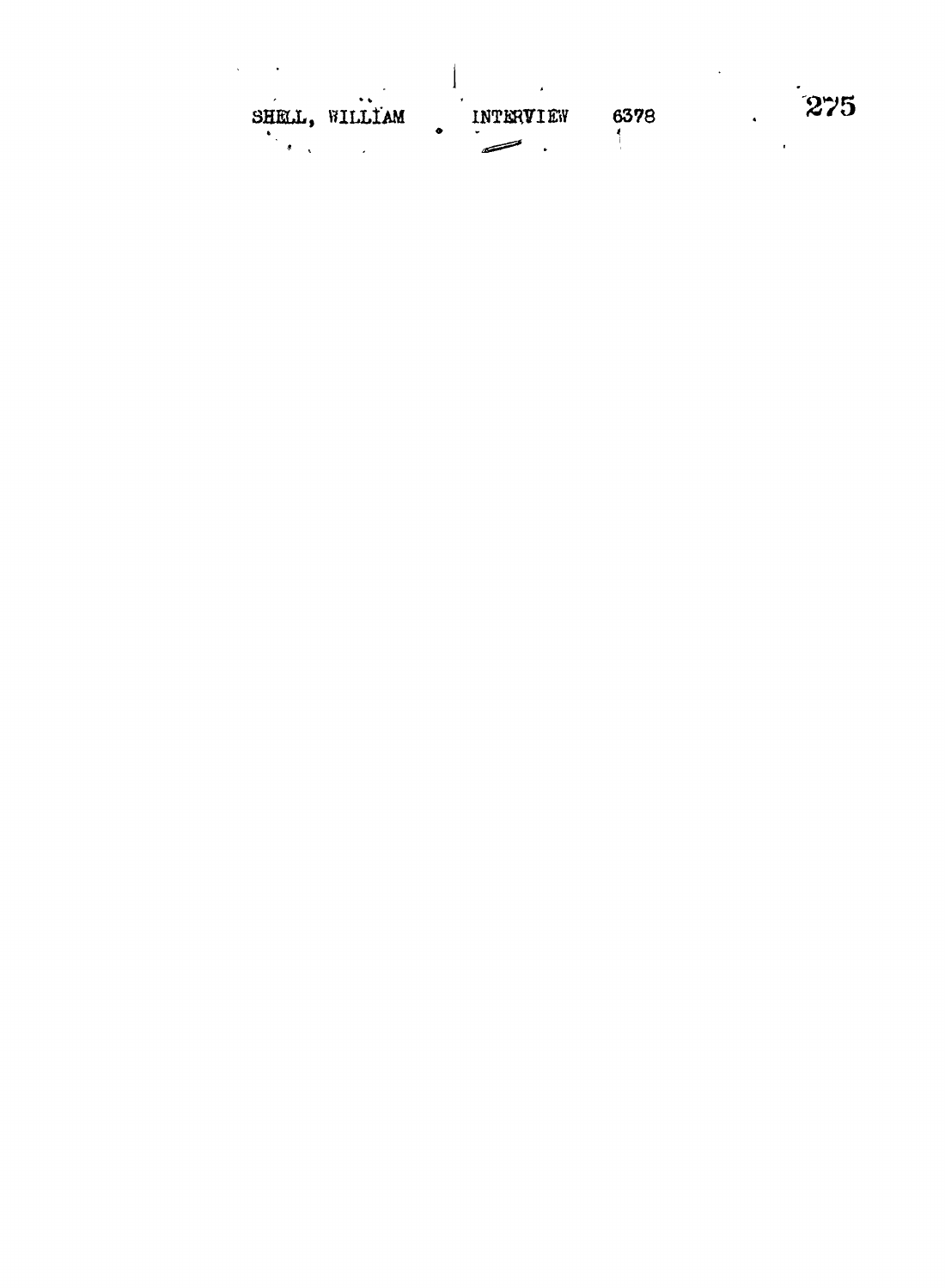**^ \***

Gus Hummingbird  $\#6378$  $*^276$ Field Woorker June 22, 1937

> Interview with Mr. William Shell. Stilwater, Oklahoma. Fathar-Toss Shell Mother-Jennie Walkingstick.

William Shell, a fullblood Cherokee, was born in Goingsnake District, Cherokee Nation, June 2, 1872. His parents were Toss Shell and Jennie Walkingstick, Cherokees. both natives of the Cherokee Nation.

John D. Shell, the father of Toss Shell, came from North Carolina in 1838. He settled about three miles east of the town of Westville now. The place is now owned by Jim Welchel. John Shell is buried on this farm. Shell branch was named in honor of this old settler.

Old John Shell's children were Jesse, Toss, Jim, Charley, John, Jr., and Susie, They are all dead.

William, better known as Bill, was the son of Toss, the second child of old John Shell.

Toss married Jennie Walkingstick and to this union there were eight children born, namely: William, Laura, Lydia, Sallie, Susie, Ada, Jonanna, and Jesse. The latter still livesson the old home place.

#### warly life

Most of William's early life was spent on a farm operated by his father on the Shell branch about three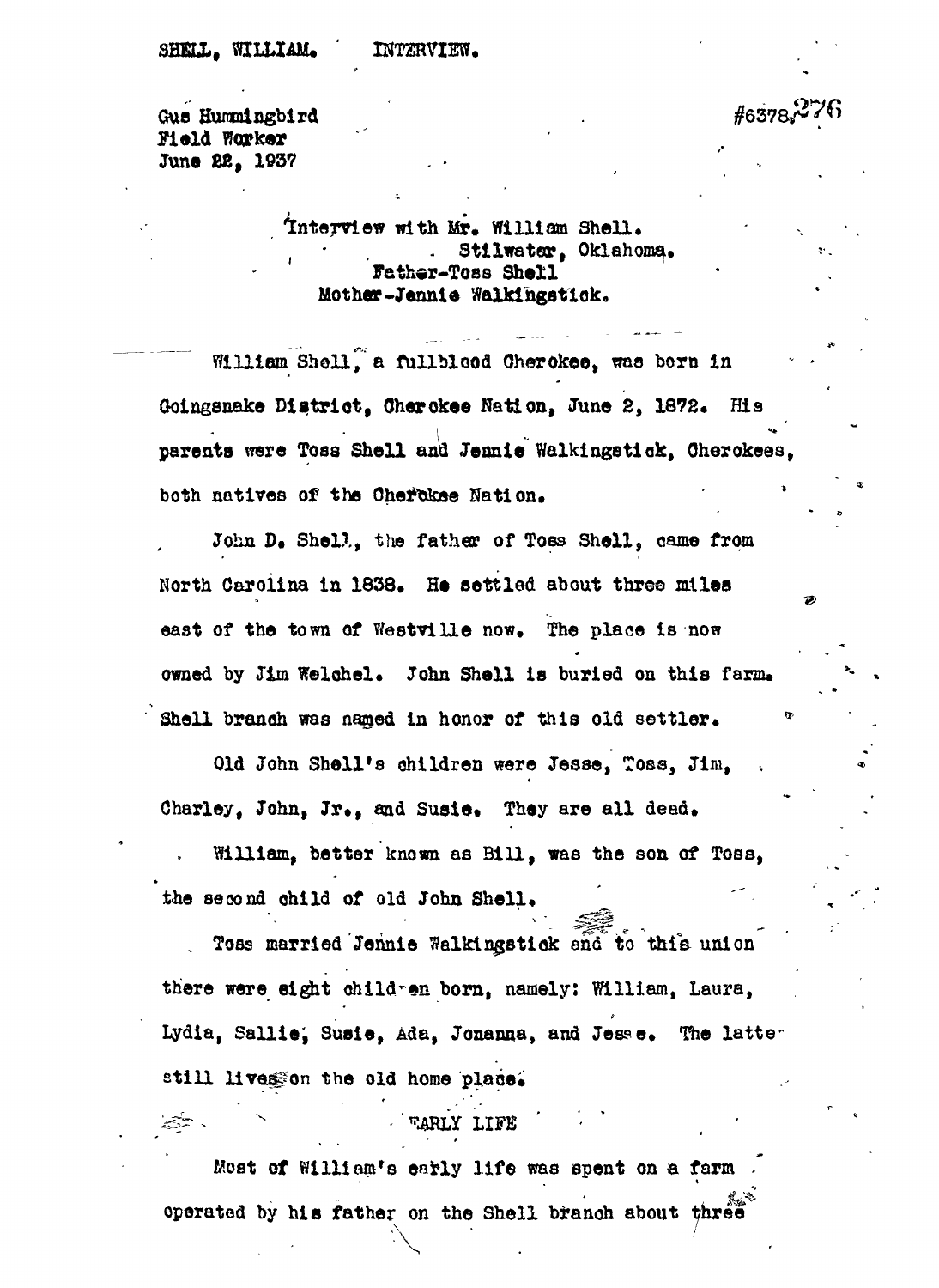SHELL, WILLIAM. . INTERVIEW.

 $\blacksquare$  in a set of  $\blacksquare$ 

#6378

 $277$ 

miles southeast of the present town of Westville, Oklahoma.

 $\overline{\phantom{a}}$  -2-  $\overline{\phantom{a}}$ 

The family lived on this farm until William was about ten years old, then they moved farther down" the branch on the place known now as the Henry Downing place. His father traded for this-place from some Cherokee,,giving in payment a snail pony.

After moving to their new home, they started farming on a larger scale, the new; farm consisting of about twentyfive acres. Gorn was the principal crop among the full bloods at that time. This could be used for food in so many ways. The land was fertile in those days and averaged about forty bushels to the acre.

*'* Wheat was also raised on farms that were oldier where . there were not many stumps. William was reared in what people would term»in those'days a well-to-do family. They  $\sim$  ' V  $\sim$  ' V  $\sim$  ' V  $\sim$  ' V  $\sim$  ' V  $\sim$  ' V  $\sim$  ' V  $\sim$  ' V  $\sim$  ' V  $\sim$  ' V  $\sim$  ' V  $\sim$  ' V  $\sim$  ' V  $\sim$  ' V  $\sim$  ' V  $\sim$  ' V  $\sim$  ' V  $\sim$  ' V  $\sim$  ' V  $\sim$  ' V  $\sim$  ' V  $\sim$  ' V  $\sim$  ' V  $\sim$  ' V  $\sim$  1 usually raised plenty to eat on the farm and owned several head of andox' and namelly wittigm, a farmel would have rue woods full of hogs.

william, being the oldest member of the family of Shell children, was forced to farm with his father at a very early  $\hat{i}$ # \* • > age. He was taught everything that went with farming. He was a good teamster with oxen when he was twelve years old.

**\**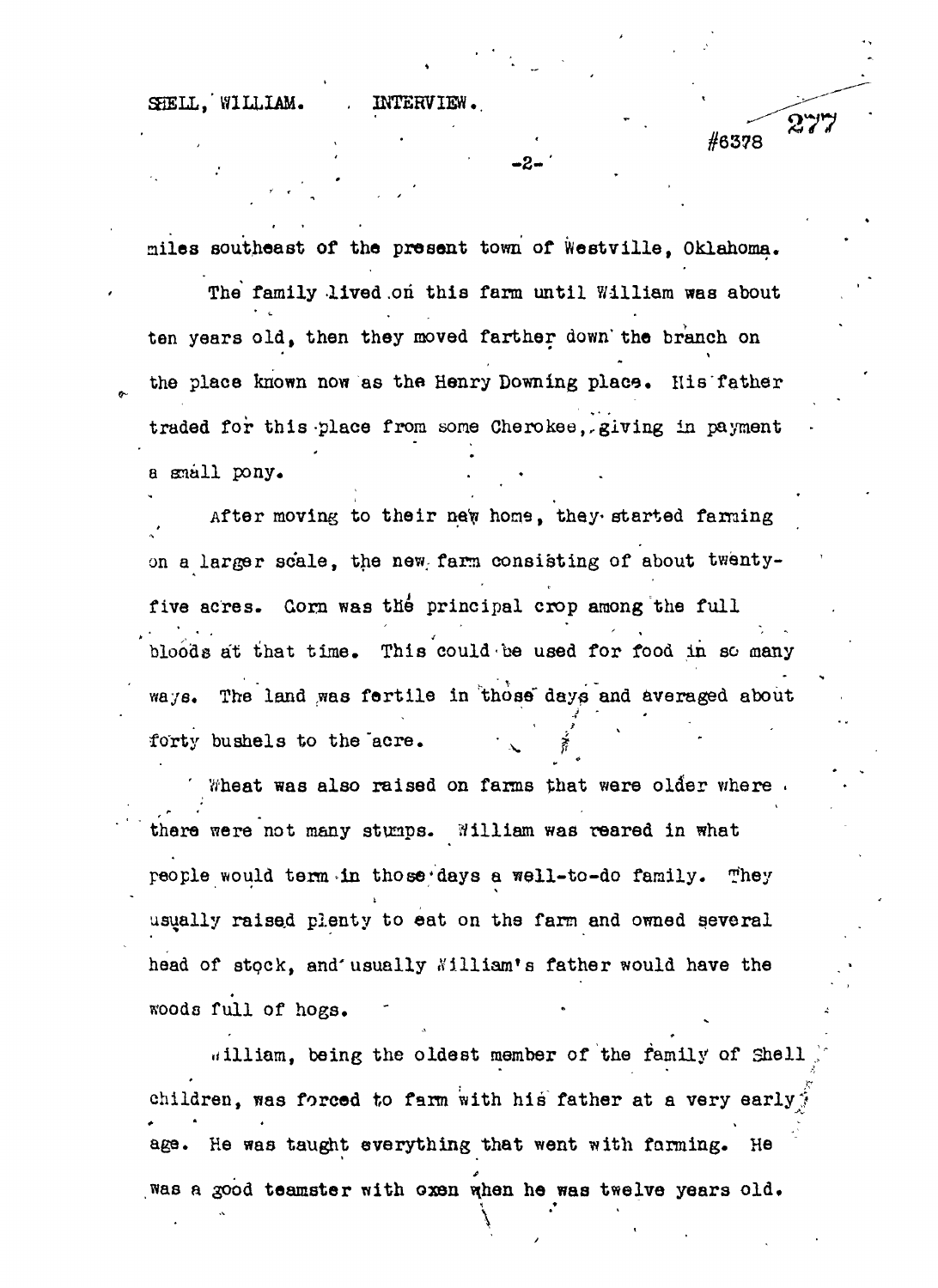3

**#637\$-'278-**

*t*

He remembers the summer that the Kansas City Southern Ratiroad went through the Goingsnake District. The contractors worked some foreign people who were vary fond of cucumbers. Mr. Shell planted about three acres of his land to cucumbers and they sold every cucumber they could spare. The same on watermelons. This railroad went through about 1884. Nilliam has spentemany. days watching the workmen when they were building the two bridges across the Baron River and the Shall Branch.

They lived on the Downing place five jears. Then they moved to a place east of the whitmire plantation. they moved to a plantation of the 'nhitmire' plantation. In the 'nhitmire' plantation. ,  $\frac{1}{2}$ This place was known as the bill Morton place in the bill Morton place in the bill Morton place in the bill Mor

Pill Morton was an old Georgia Cherokee. At this time Pill Morton was an c/ld Jeorgia Cherokee. At this time  $\mathcal{A}$ place he attended school at old Peavine, completing the fifth grade, at that time considered a fair education.

Charlotte Whitmire was one of his teachers, and Charlotte Whitmire was one of his ' teachers, and  $\frac{1}{2}$   $\frac{1}{2}$   $\frac{1}{2}$   $\frac{1}{2}$   $\frac{1}{2}$   $\frac{1}{2}$   $\frac{1}{2}$   $\frac{1}{2}$   $\frac{1}{2}$   $\frac{1}{2}$   $\frac{1}{2}$   $\frac{1}{2}$   $\frac{1}{2}$   $\frac{1}{2}$   $\frac{1}{2}$   $\frac{1}{2}$   $\frac{1}{2}$   $\frac{1}{2}$   $\frac{1}{2}$   $\frac{1}{2}$   $\frac{1}{2}$   $\frac{1}{2}$  William England. Tsaac Crittenden, Hooley Blackwood, Martin  $P:$ ackwood,  $\mathcal{H}$ opn Hogner, Joe Proctor, and Bon Knight,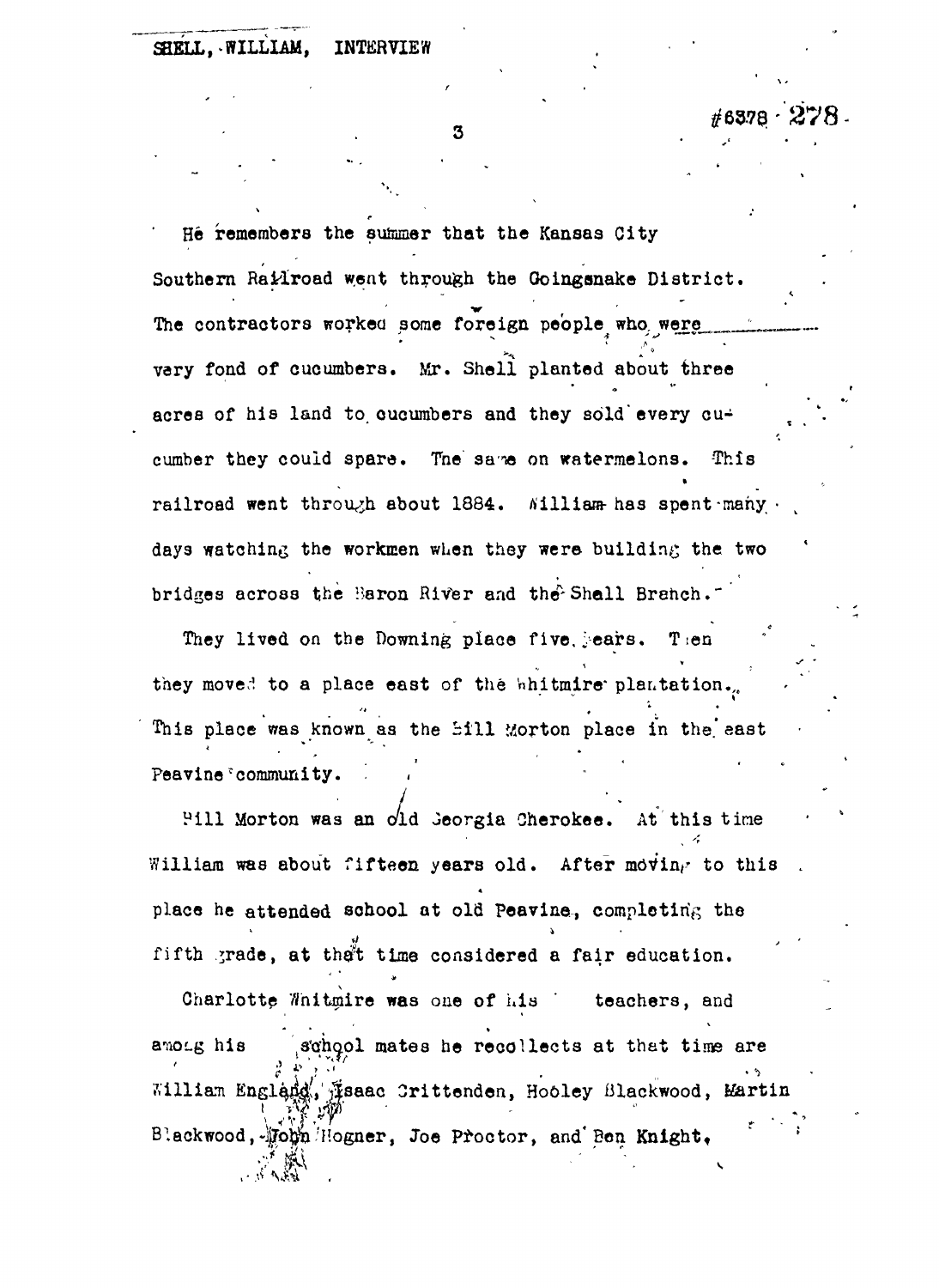WILLIAM. INTERVIEW.

#### **CHURCH**

270

#6378

The earliest church that he remembers anything about was the old Peavine Church which is sometime called Big  $\pm$ Shed. This was one, of the earliest churches established. in the Cherokee Nation. As told to him by his father, Toss. thia was a place of worship before the Civil  $ar_{\epsilon}$  There wa's no building at that time. Every summer they would build a large arbor. The Cherokee people called it the if; thed in their language and it was just called that in Fnglish.

After the Civil .War this place was replaced by a building that the Cherokees ! uilt. , William, himself, attended services at this place several years later. Thet and the state of the state of the state of the state of the state of the state of the state of the state of "• • \* building was of log construction, partitioned into four  $\mathbf{b}$  is defined water water water water the fourth of log construction, into fourth  $\mathbf{b}$ The chimney was built in the center of the large rooms. large rooms. T}ie chimney was built ir.. t:.e center of the ,building. There was a fire-place in each room. Among , building  $\mathcal{L}(\mathcal{L})$  , there was a fire-place in each room. Among the place in each room. Among the place in each room. the early day church workers were Nelson Terrapin, Mr. the-early d.ay church workers were Nelson Terrapin-, Mr.\*- Gritts, Wolfe Coon, Johnson Spade, Cornsilks, Sedbirds, and the Hitchers. This old church was located about five miles north of the present town of .tilwell, Oklahoma. An old cemetery marks the location at the present time. Some of the old 'inisters of that time are buried at this place.

, of the old 'inisters of the old 'inisters of that time are burled at, this place. The old time are burled at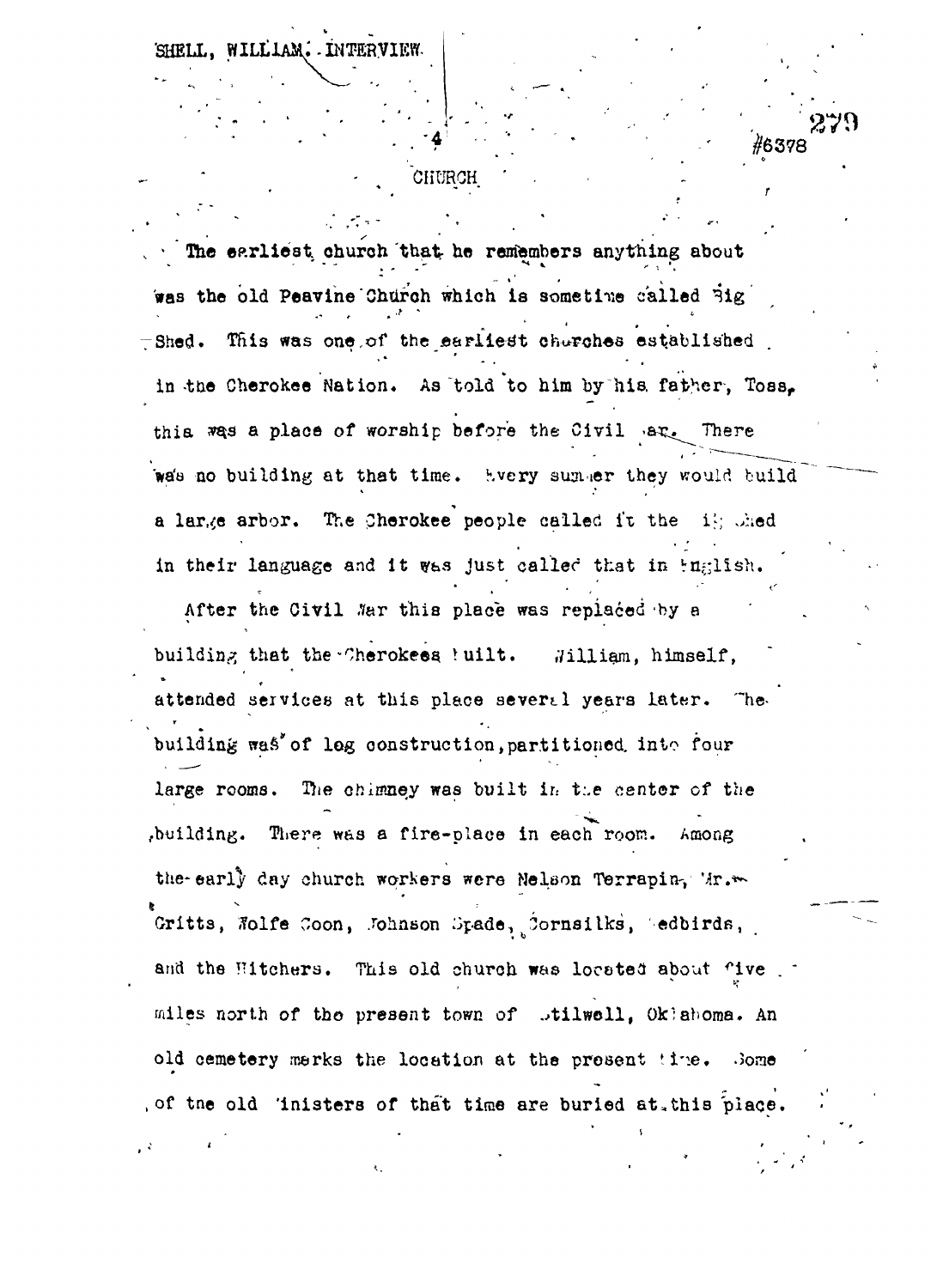## #6378

280

ონო

After statchood this building was torn down and moved to the present Baptist of Antioch farther down the branch. At this church will be found some old benches that were made before the Civil War. A record book of Gaptain Smith Christie during that war is also found at this place. Smith Christie was a Captain in one of the armics during that war, whether Northern or Southern is not known.

This book was the property of the Government, how it came to there or who brought it there, no one in this community knows. This book gives the account of the expenditures of 'is army for one year.

#### INDIAN COOKING

The fullbloods ate the simplest of food at that time. What was to be found on most of the tables in this community was Bean-bread, beans, wild meats and some kind of dried fruit. The fruit was easily found as it grew wild, in most places. The first orchard that was ever planted in this part of the Cherokee Nation was by an old Cherckes by the name of Ta-Neu-Ros. His place . was located about five miles northeast of the town of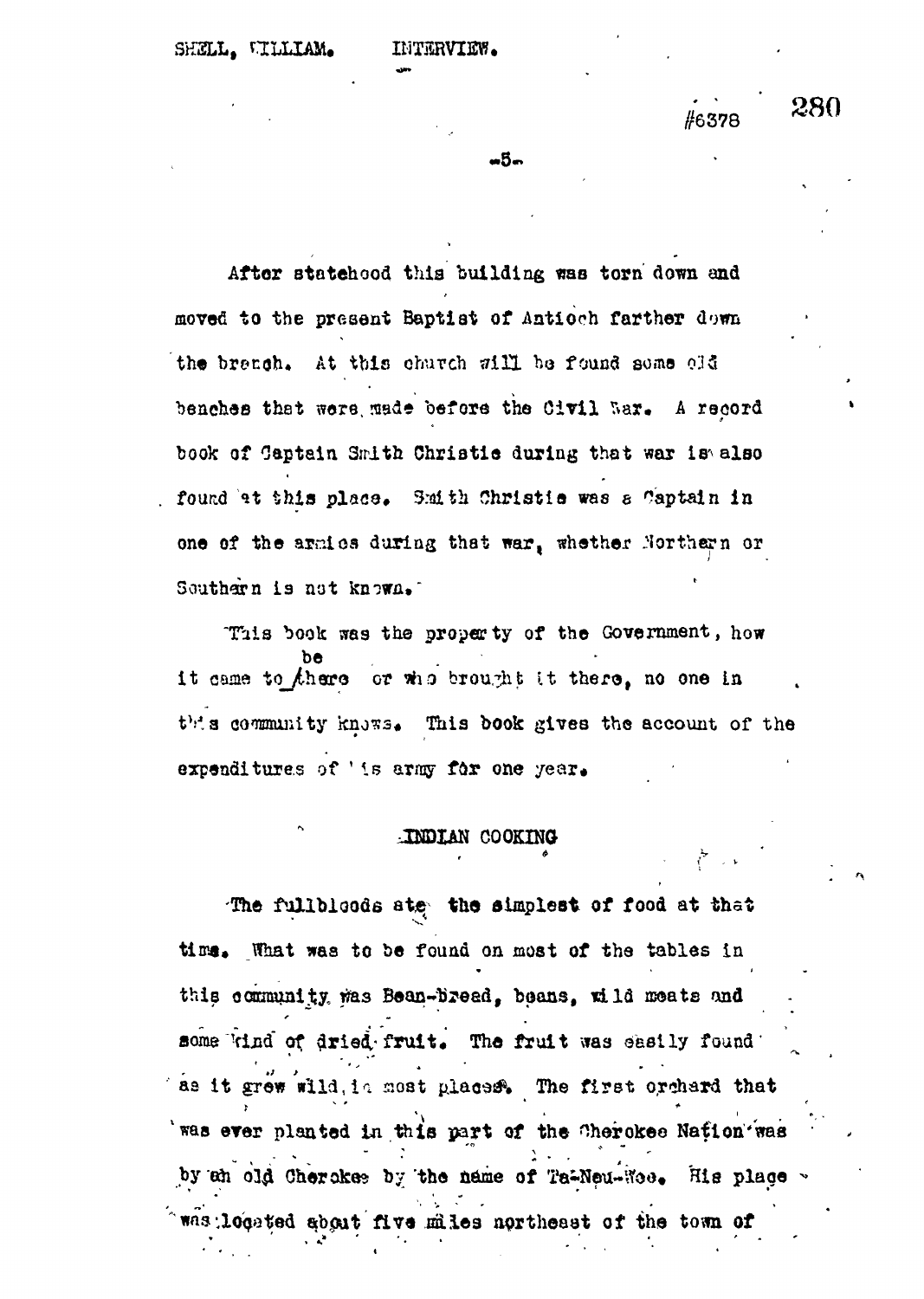281

#6378

Stilwell. The Cherokees laughed at this man when he was setting out his trees. He told them that he was going to oultivate them.

Every thing grew wild in way of fruit at that time. Indian peaches grew in the woods. This peach was a black peach. The Cherokees would gather them in August when they ripened and dry them over a fire. They did not dry peaches as they did the apples. They dried apples in the sunshine on the roof of the house.

There were no fruit jars as there are now se there was nothing canned. All of the fruit was dried. Berries were not put up as we do now. They were eaten while they lasted in the summer  $c$ . The strawberries at that time were as large as tame berries ard now. Some Cherokees would pick them and sell them to the merchants at Evansville, gotting twenty five cents per gallog-for them.

Squirrels were so thick that some summer's they would ruin corn patches by gnawing on the robsting ears. Squirrels emigrated every four or five years in those days. . Wild meat was also found on almost every table at that time. Deer, turkeys, squirrel and many other small animals

彩梦。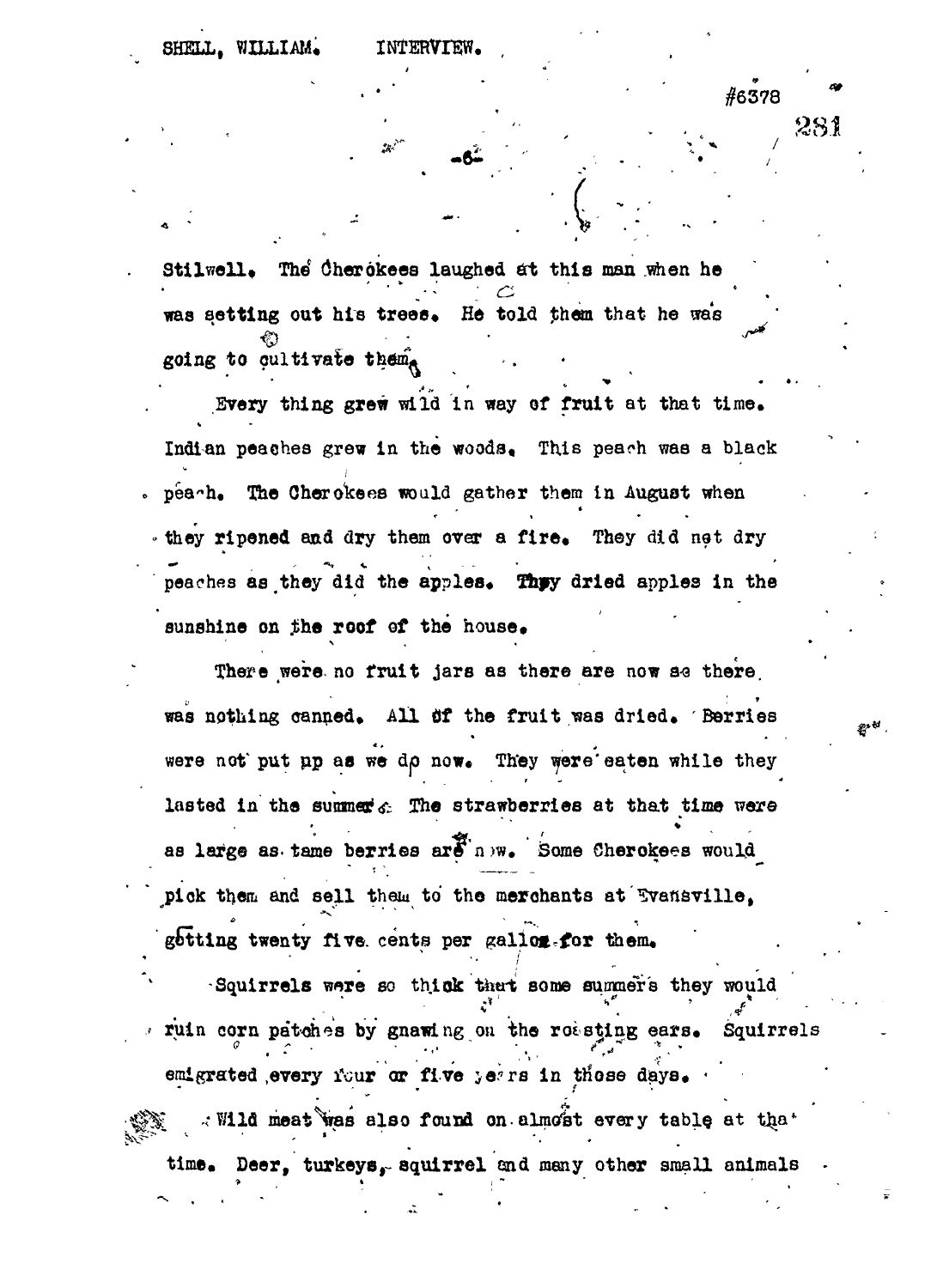$\mathcal{L}$ 

 $.$  #6378

282

 $-7 -$ 

were found in abundance. There was no trouble to go " out some morning and find as many as ten or twelve deer in a bunch. Same in turkeys. At one time the turkeys were so numerous that it was impossible to raise beans were so numerous that in the interest of the source beans in the impossible to raise beans  $\mathcal{L}_\text{max}$ 

Bean-bread and hominy were their chief foods. Hominy was different from what we call hominy now. What we call hominy now was called "skin-corn" at that time. This hominy was made from corn that was beat up in an old mortar. The grits were then cooked, making lots of juice in the cooking. This was set until it turned sour. Many old timers would drink a cup of this hominy and a piece of Bean-bread for breakfast. They would go to the woods and sty all day. When you would see some  $t \geq 0$ old Cherokee in the woods in. those days, he usually had a piece of this famous bread in his pocket for his midday meal.

Some Cherokees were good hunters. They had made arrangements with some of the merchants in the towns so they had a market for their kill. Old John Chewey was considered the best hunter in the Goingsnake District.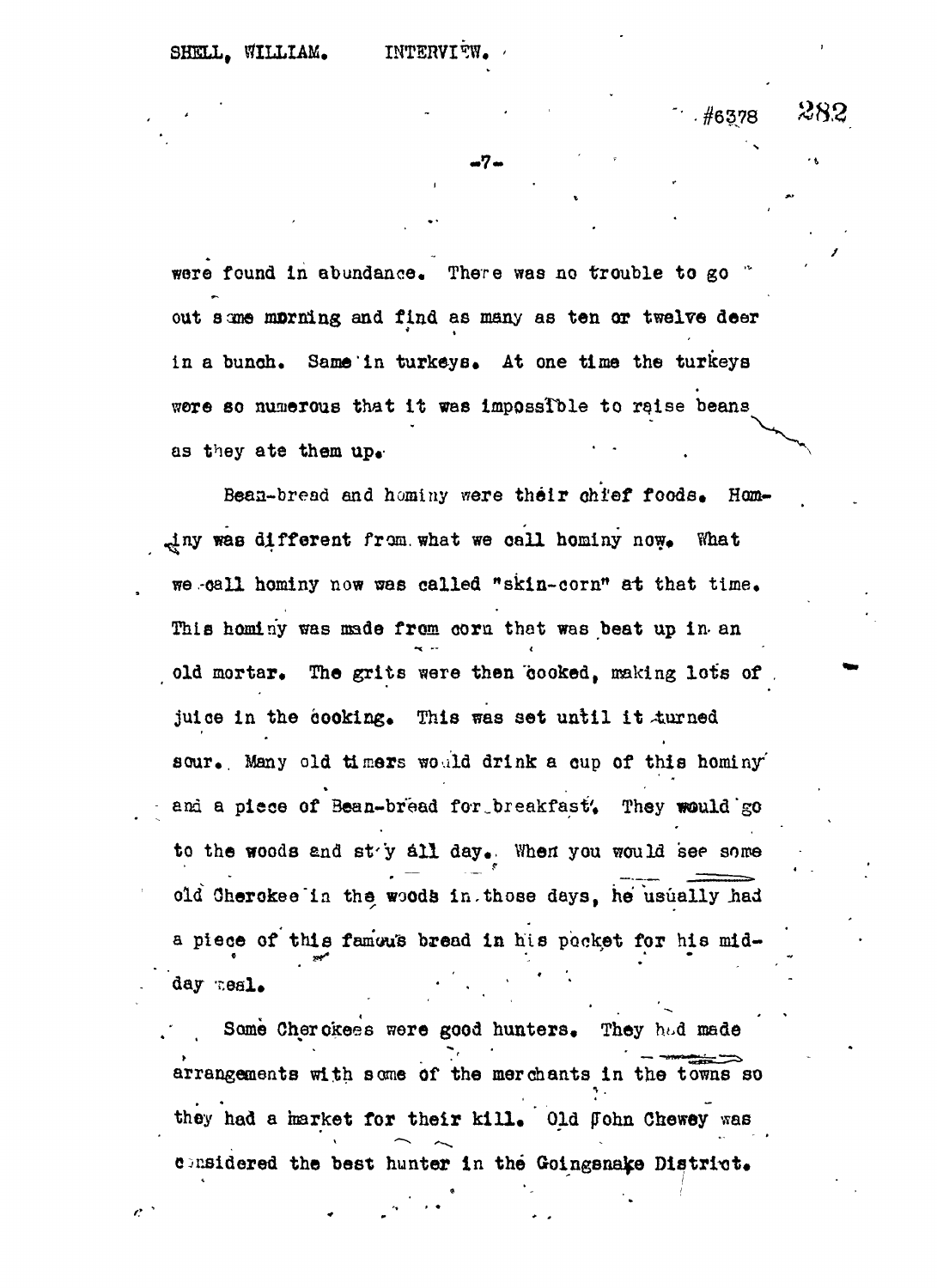#6378

-28'?

The old man was witchey in his hunting. He could tell when to go and when not to go. He was the same way ab ut fishing. He oould oatoh any kind of fish he wanted. . He knew where the different fish fed. Same in the hunting.

-8-

There .'was not a family in the Cherokee Nation that did without meat if they had the get-up about them to get it. ' Hogs were wild and everybody had a claim in the woods. No one would say anything if you killed one for your own use.' Just so you did not sell it.

Most of the early cooking was done out in the yard. There were no cook stoves in the Indian country. The **K" • •** bread"was baked in an old time oven out in the yard. The meats were all cooked-on the fireplace in pots.

#### DYES -AND PAINTS

The Cherokees did not paint up, as other Indians •did. The only thing they painted was their baskets. They'dyed their yarn that they made. All the dyes were made from bark of trees. The willow made a yellow paint. Walnut made a green.

There was not a house in the Goingsnake District that was painted before the strip Payment in 1893. The Cherokees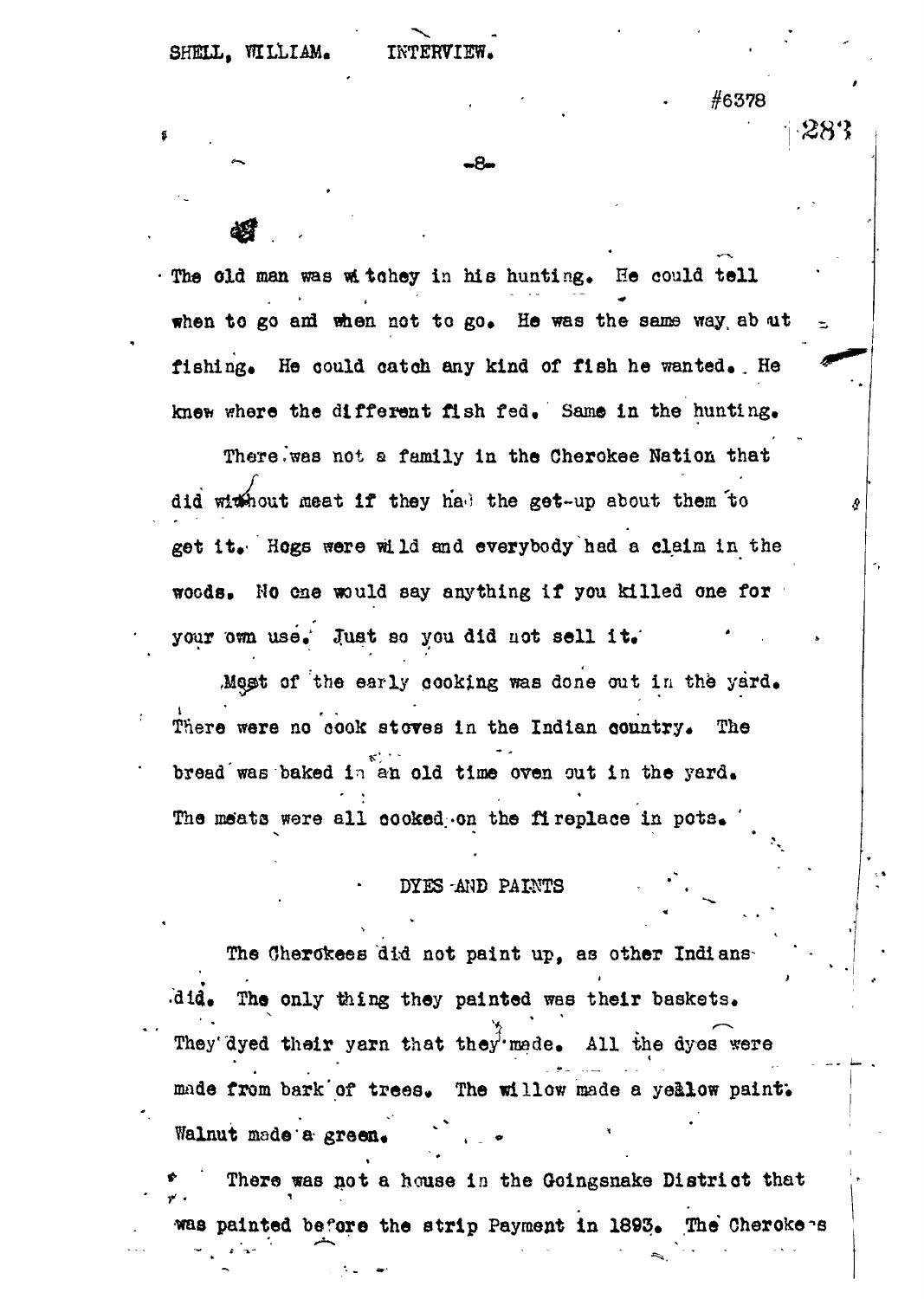#6378

then builded better homes and all almost alike. They erected two stery buildings.

#### INDIAN MEDICINE

All of the medicine at that time was brought from the woods. Herbs were used to cure sickness. And  $d$  actering by fire was another way that the Cherokees cured sidkness. There were not so many kinds of communicable diseases at that time. The only thing that was common was the Summer Chills. The most dreaded disease among the Cherokees was Consumption. Later this disease was called T. B. The Cherokses claim that this could be oured. But they are very particular in the way they doctor this disease. They were dead shots in doctoring snake-bite, burns, ear-ache, tooth-ache, and colds. For the ear-ache and the tooth-ache they used tobacco. They fixed this tobageo for the patient to snoke. The tobacco made you sick, if your pain was gone when you awoke you would never have enother tooth-ache in that tooth. It would fall out itself.

For burns they doctored with water. For snake-bite they used fire. They still can doctor these at the present,

tima.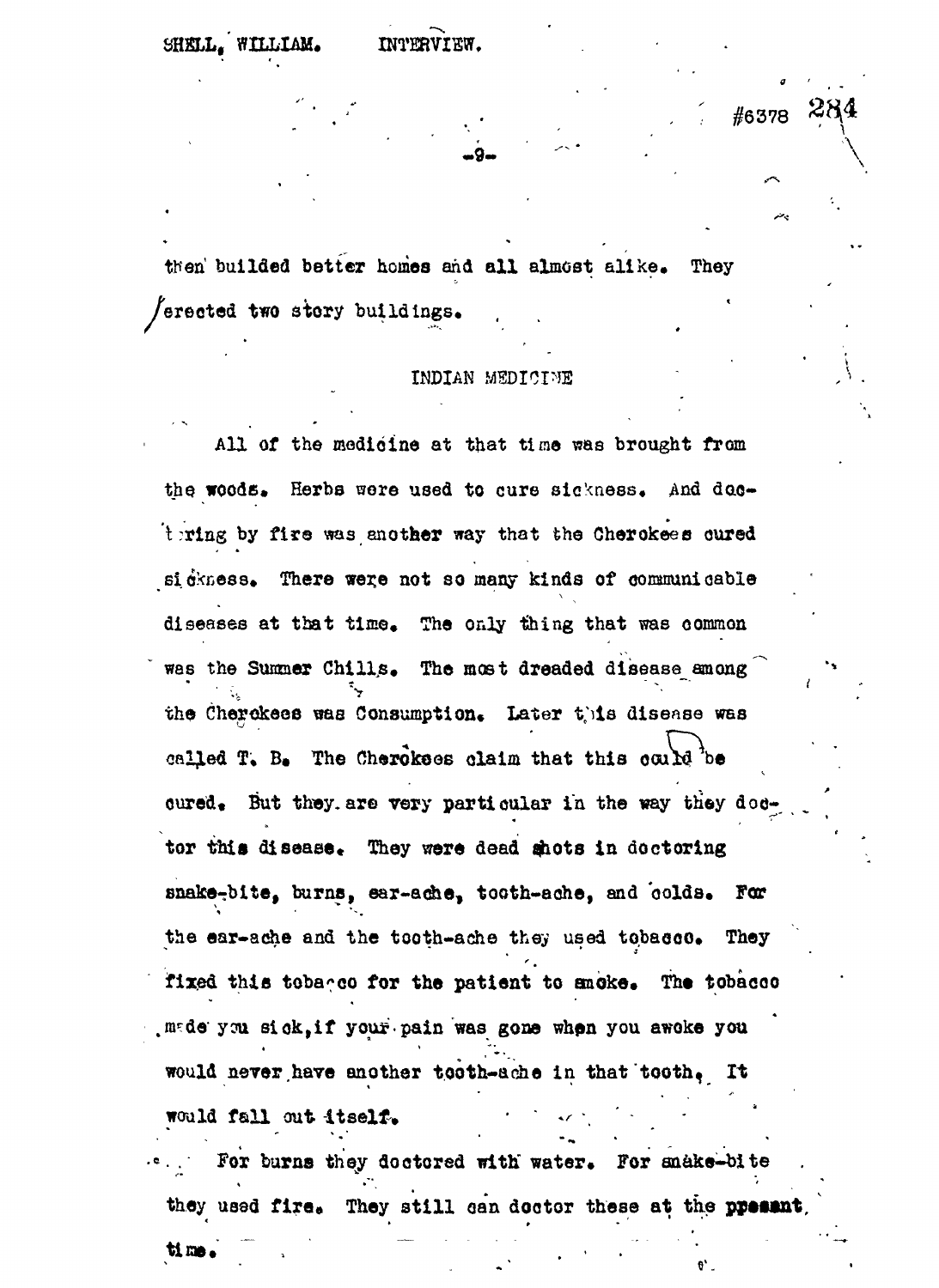#637285

**-10-**

**TRADINa MD MILLING POINTS**

**The early day first trading points wore Bvanavilla,** Siloam and Cincinnati. They. did all their trading at **Cincinnati but after, moving to Peavine community', they did** their trading at Evansville.

Siloan was the early day town. After the strip pay**ment this plaoe became a busy town for all of the Cherokees built new homes and they bought all their lumber from this plaae.**

**Their wheat milling point was Cincinnati pi a little south of the present Cincinnati. There was a mill operated** at this place called Moore's Mill.

**vwas Their corn milling plaoe/at Ell Wright's plaoe on \' y Baron Jorlc Greek, Their water mill was located about** two hundred yards west of where the Dutch Mills and the **two hundred yards west of where the Dutch Mills and the** Evansville Creeks form the Baron River. The Baron was **Srensville Creeks form the Barou Biver\* The Jaran «es** dammed up at this place with large sycamore logs. **daBntd up at this plaoe with large .sycamore logs\*** There was also a small store operated at this place **.\_.™TJi«rt was also a small, st.ore operated at thiu plaoe** a little later. Many Cherokees went to this place every **a little later\* Many Oherokees went to this plaoe every** Saturday. Most of the milling was done by the women folks.

**Saturday\* Most of the milling was tlone by the women folks•**

v • : r \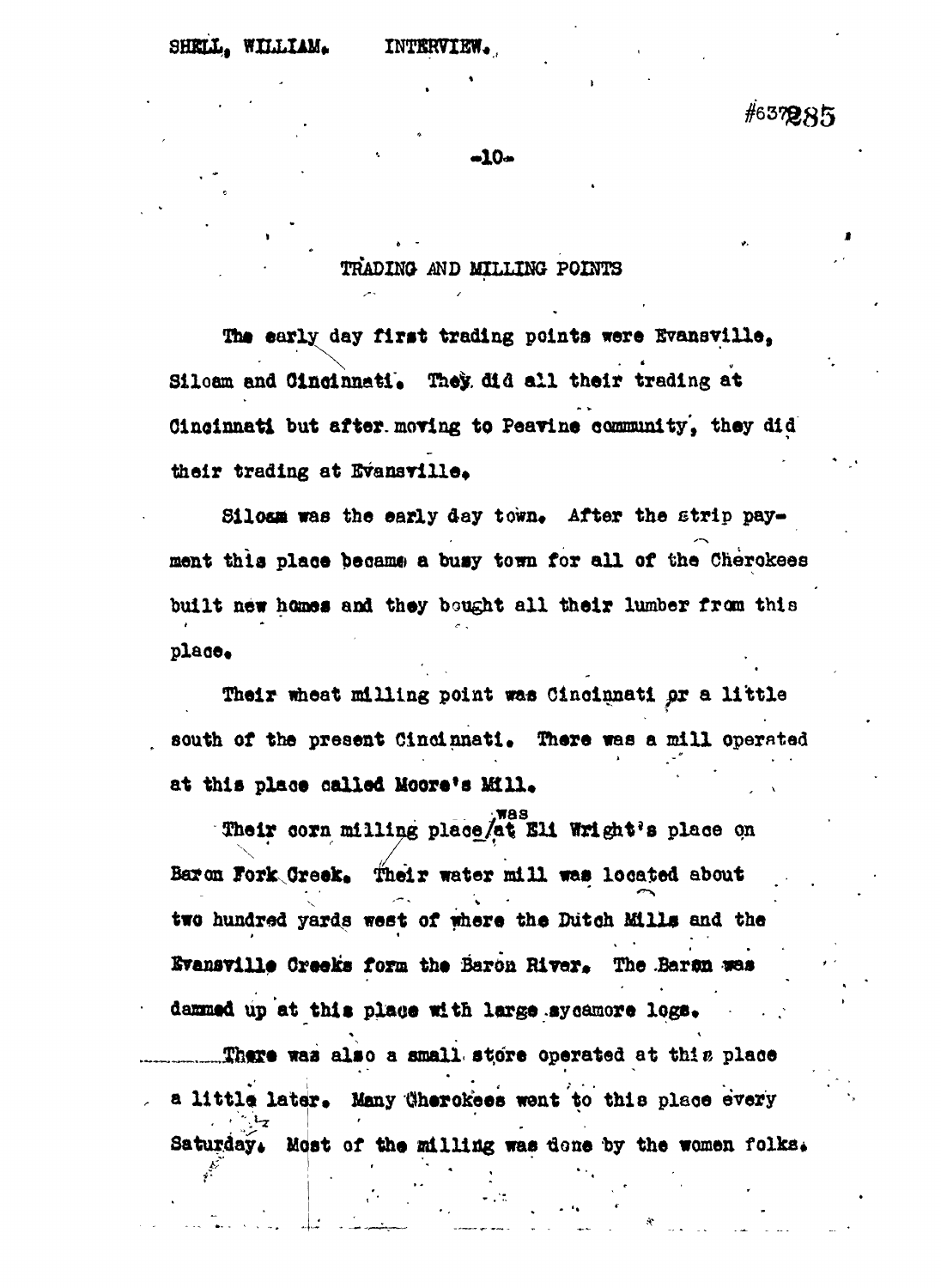-11-

#6378

280

There was also a saw-mill at this place a little later. It was also operated by the same man. This was about the first say-mill that was established in the Goingsnake District.

Sametime later there was another saw-mill erected<sup>3</sup> at Duncan Springs, near the present village of Baron, Oklahoma. This was operated by Joe Starr.

The first mill mentioned was run by water power. The logging was all done by ox teams.

Gill Henson was the best logger at that time. He lived near the Wright Mill. He usually drove about six yoke at a time.

### CIVIL. WAR

. Bill does not know much sbout the Civil War, only what was told him by his father and his grandfather. His grandfather was a Captain in the Confederate Army in the Cherokee Nation. Jesse Shell, his uncle, was also a Captain in the Confederate Army. Tesse was in the battle of Cane Hill, the largest battle fought in the Civil War. The Shell part of the army routed the Federals. There were many men killed on both sides in this battle. Toss, hi: father, wes also in the army in that war.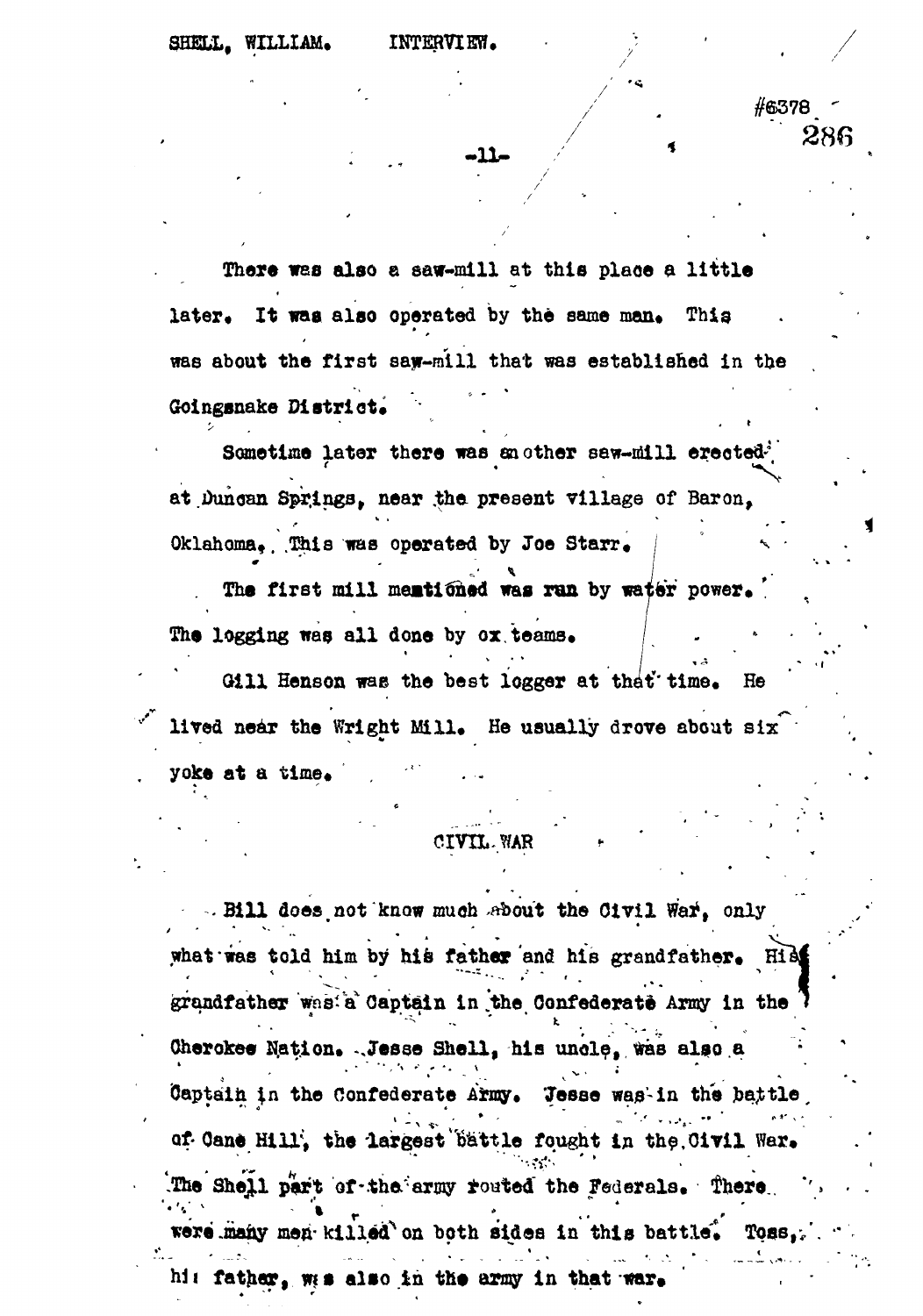#6378 287

 $-12-$ 

#### POLITICS

There were only two political parties in the Cherokee Nation in the early days. They were the Downing and the National Parties.

The National Party was the bunch that remained with the Union in the Civil War. The Lowning Party was the bunch that favored the South. The Cherokees until this day are divided on this issue. Willram says it does not take much discussion to get those two factions to fighting. In the election of 1890 there were several men killed. In this", election Johnson Whitmire and Jonathan "hitmire, brothers,. Tan for the Cherokee legislature from this District. Molfe Coon ran against the latter for Senator and they tied for the place. A special election was held at Peavine where the election stealing was supposed to have taken place, and. at this election Whitmire won by three votes. The discussion of this incident was the cause of Joe Crittenden getting killed. He was one of the counters.